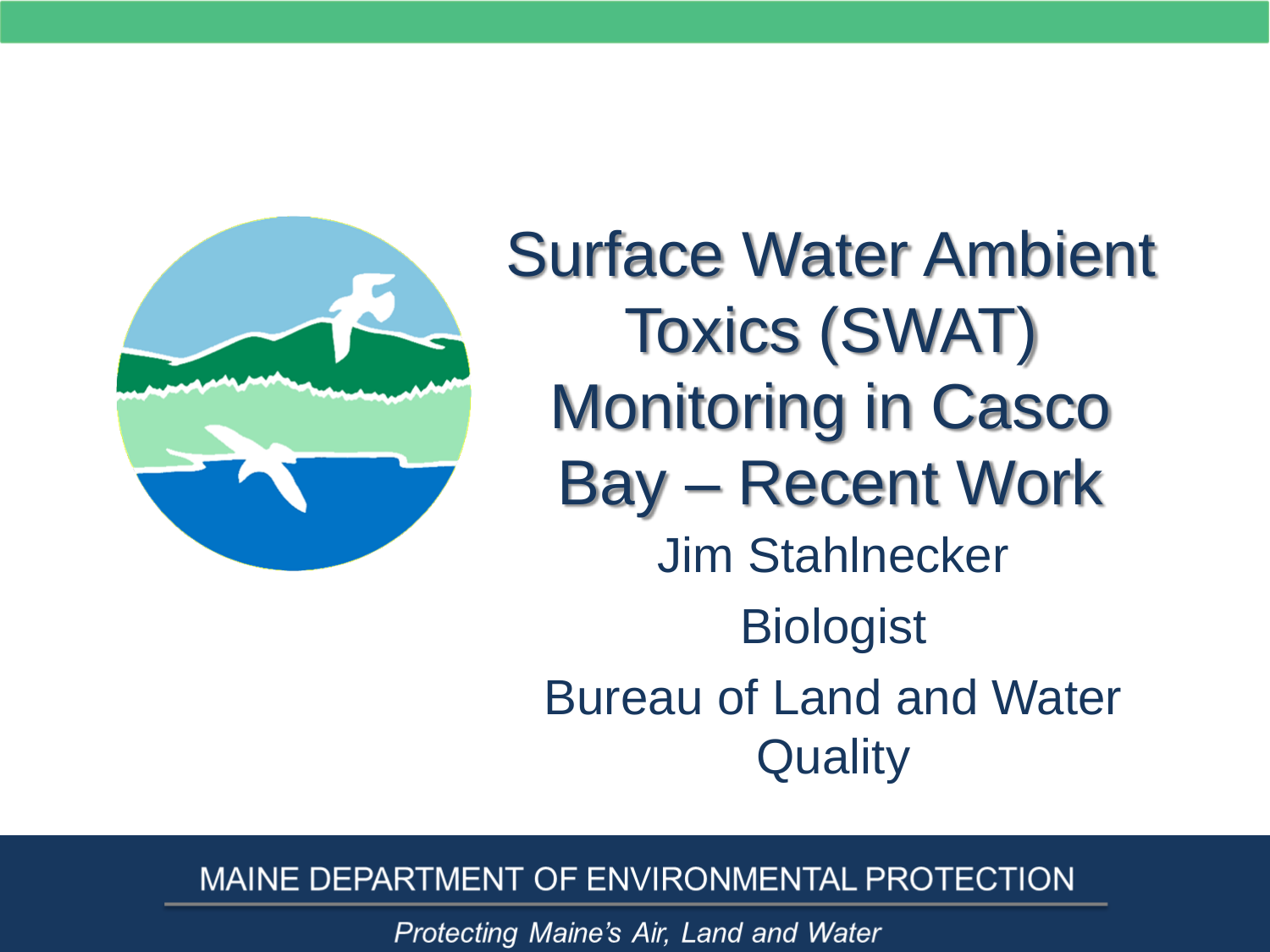### **Casco Bay Blue Mussel Sites Tested for Metals**

- **Back Cove, Portland**
- **Long Island, Fuel Terminal**
- **Royal River, Yarmouth**
- **Back Cove lead** concentration was 0.52 µg/g wet wt., the highest of nine coastwide mussel sites tested in 2019. Still lower than the expired **MCDC 0.6 µg/g wet wt. lead FTAL**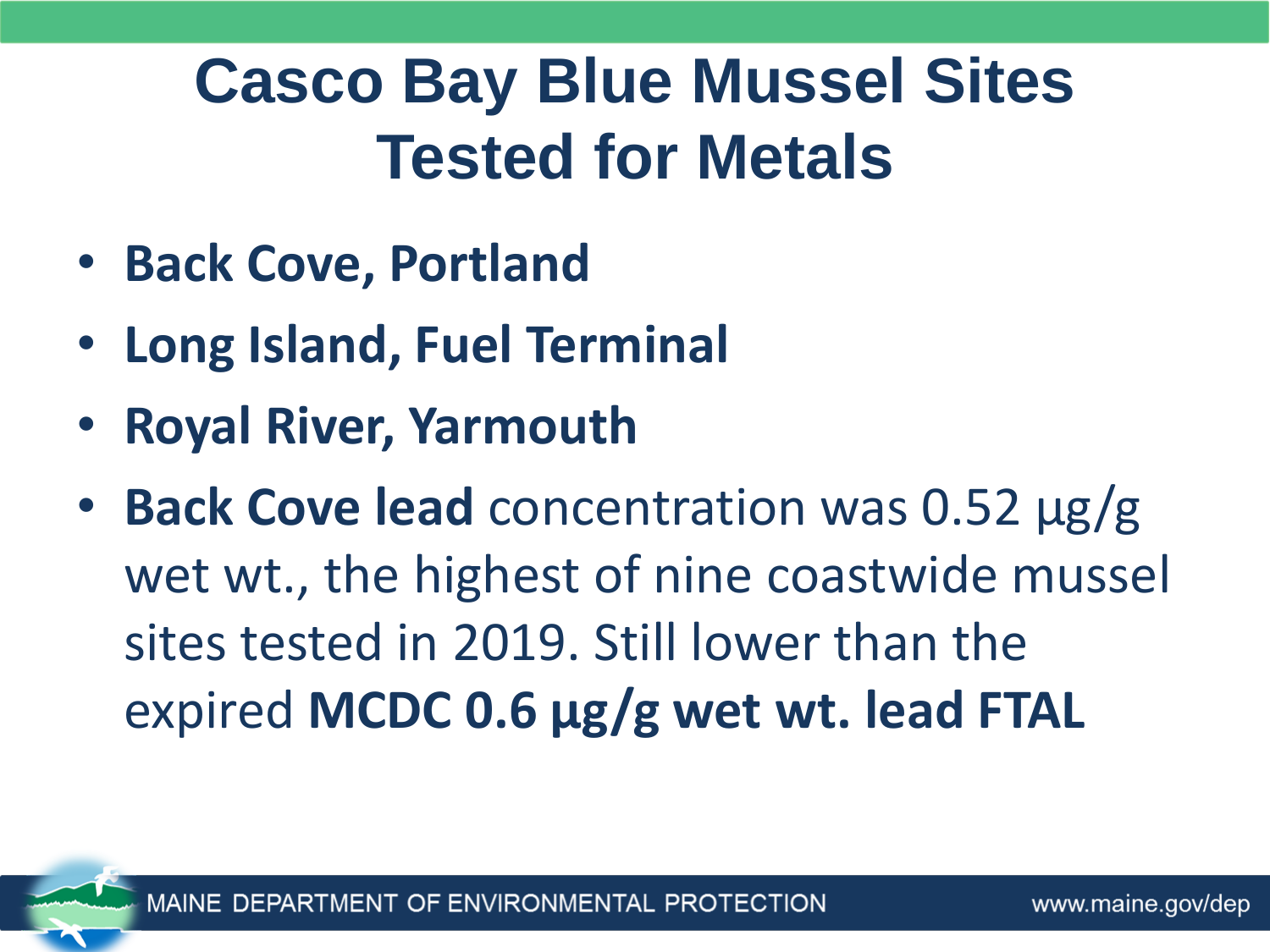#### **Casco Bay Blue Mussel Sites Tested for Perfluoronated Compounds (PFAS)**

- **Portland Harbor**
- **Fore River, Middle**
- **Fore River, Inner**
- **East End Beach**
- **Back Cove**
- **Presumpscot River**
- **Long Island, Fuel Terminal**
- **Cousins Island**
- **Royal River**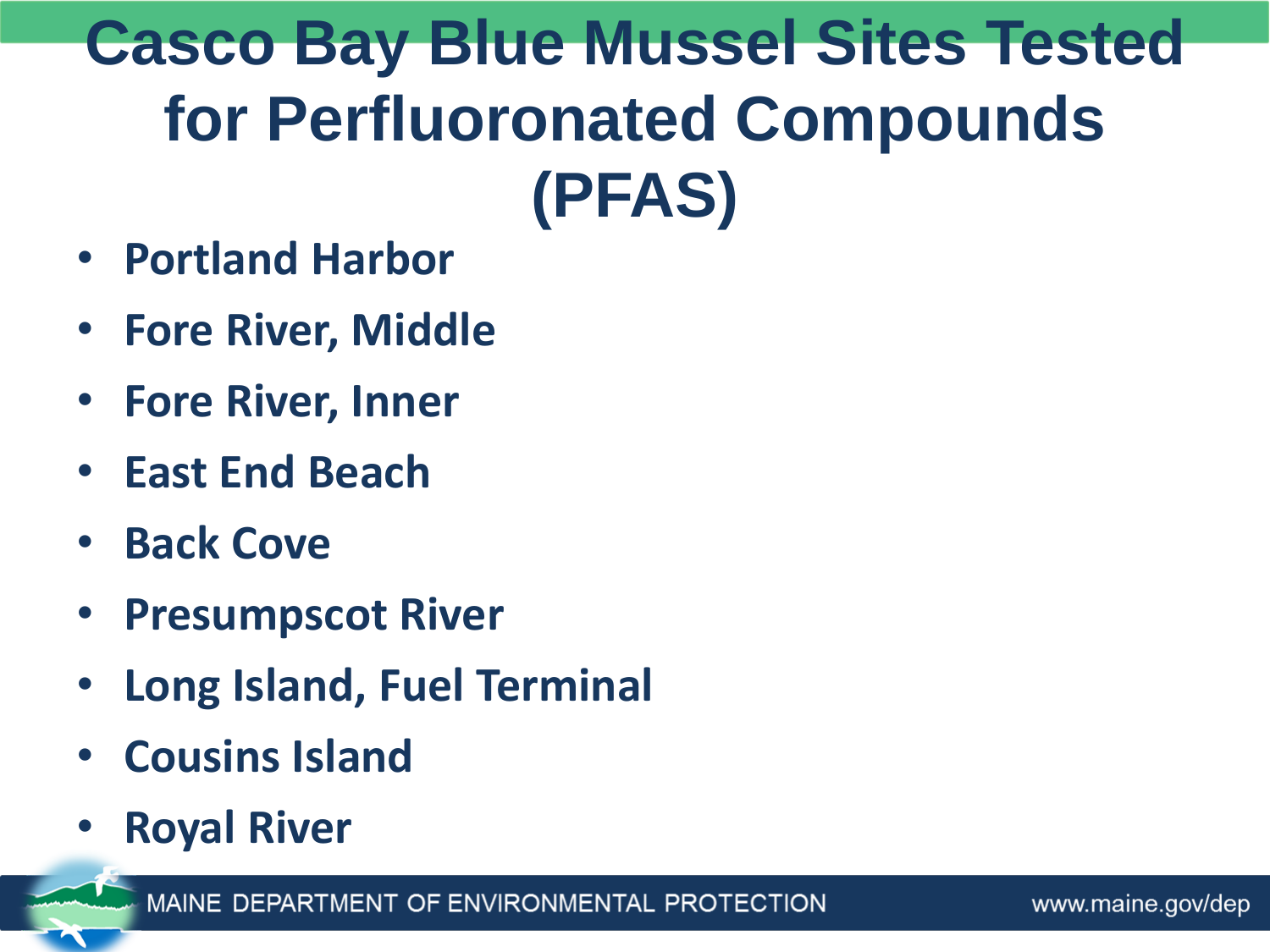## **PFAS Results in Bivalves**

- Softshell clam edible tissue (not in Casco Bay)
	- 3 sites (non-detect for 33 PFAS compounds)
- Blue mussel tissue
	- 9 CB sites (7 PFAS compounds detected just above reporting limits; PFOSA, PFTrDA, PFTeDA, EtFOSAA, PFDS, N-EtFOSE in *some* Casco Bay sites)
	- PFOS at Inner Fore River only. Range 0.24 0.45  $ng/g$  wet wt. (RL 0.18 – 0.2)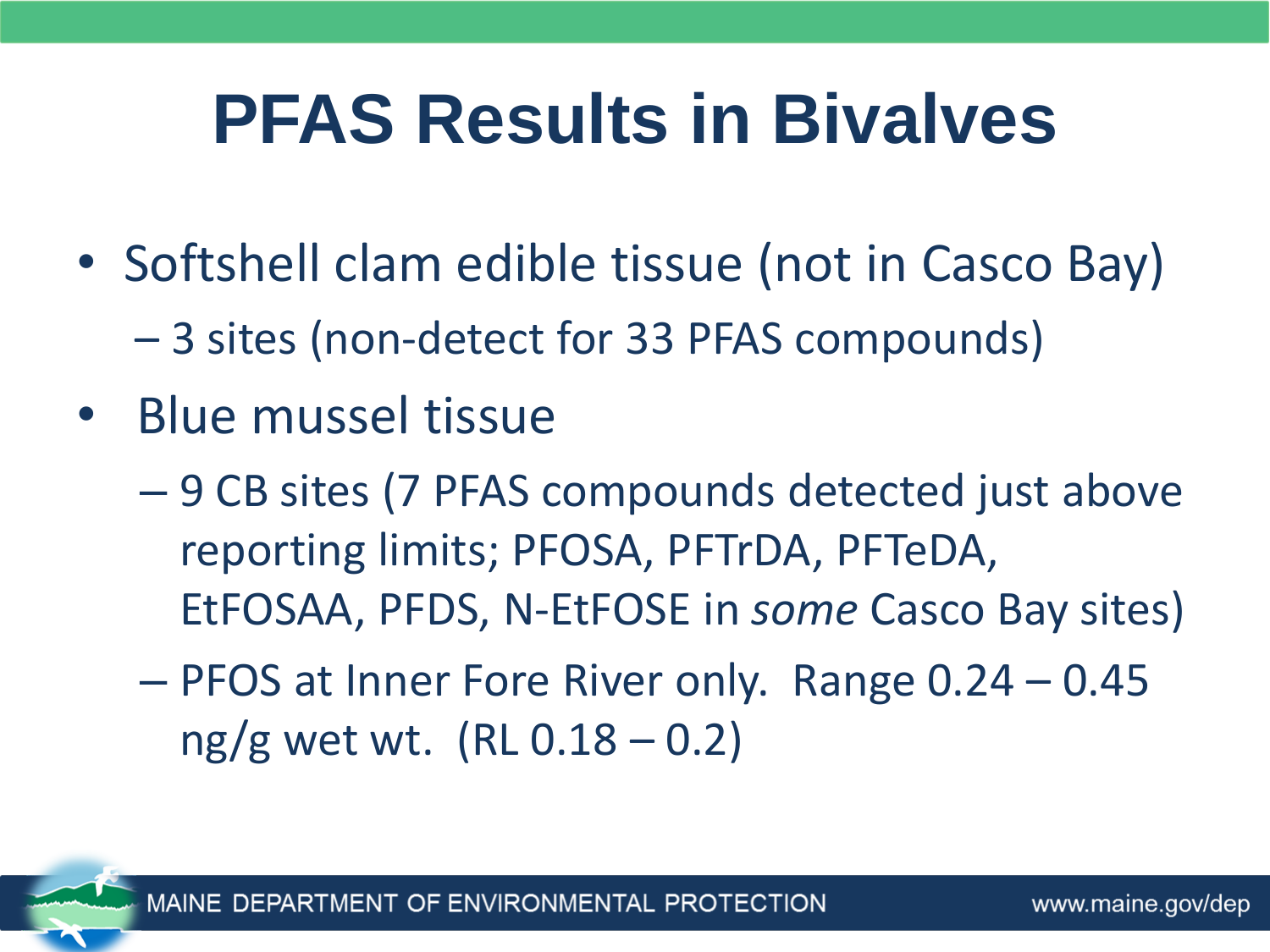# **PFAS Freshwater River Fish Tissue Sampling in 2020**

- **Presumpscot River below Westbrook**:
	- PFOS exceeded the MeCDC FTAL for recreationally caught finfish
	- Presumpscot results = 35.7 ppb (mean)

OF ENVIRONMENTAL PROTECTION **MAINF DFI**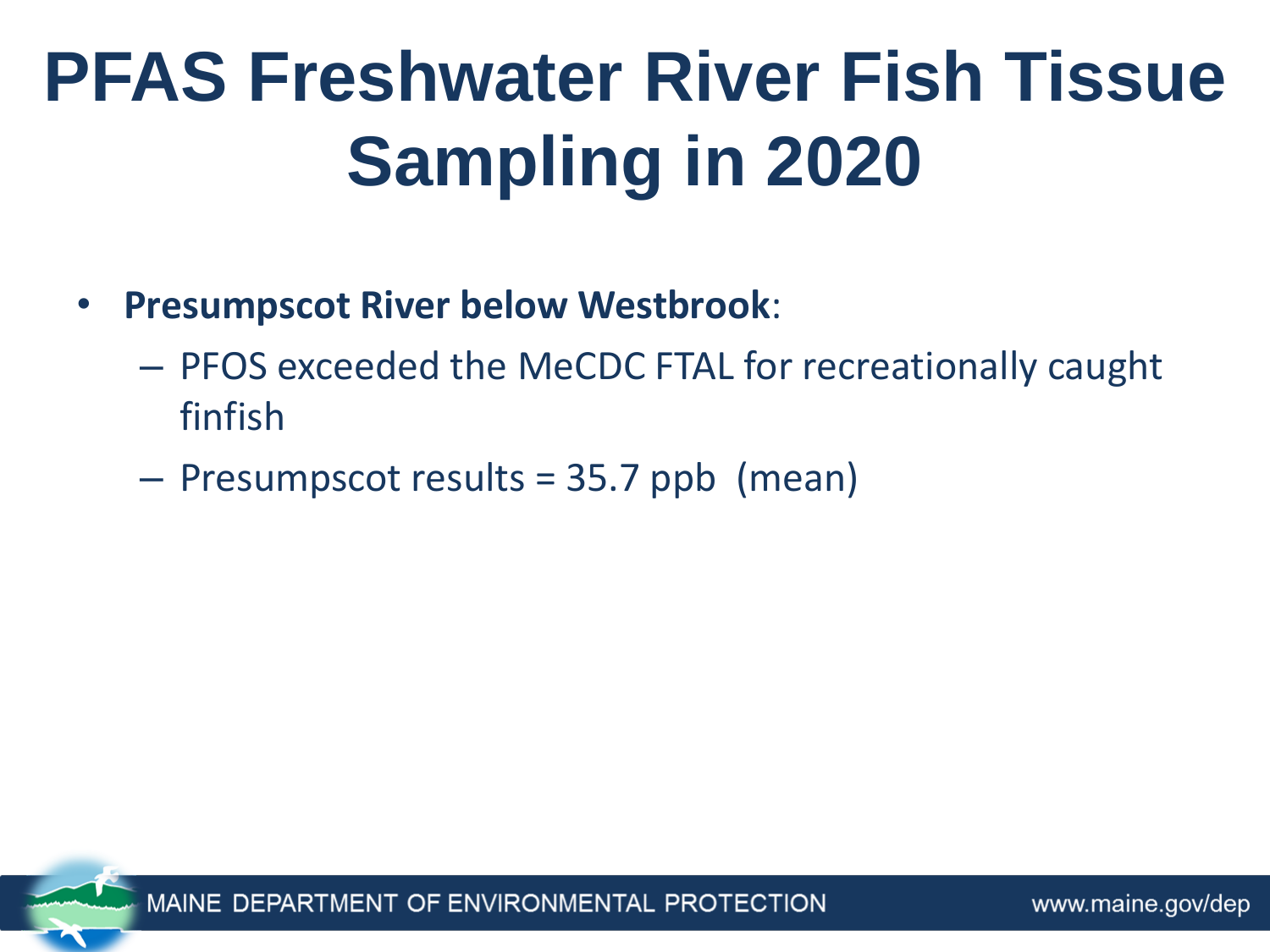# **2021 Lobster Samples**

- Lobster Meat Coastwide in DMR Lobster Management Zones A – G
	- 18 sites:
		- 3 each in  $A D$  (highest landings)
		- 2 each in  $F G$
	- 2 replicate composites per site, 5 lobsters per composite (180 total)
- Preliminary PFOS results in lobster muscle tissue look encouraging (QA has not yet been completed)

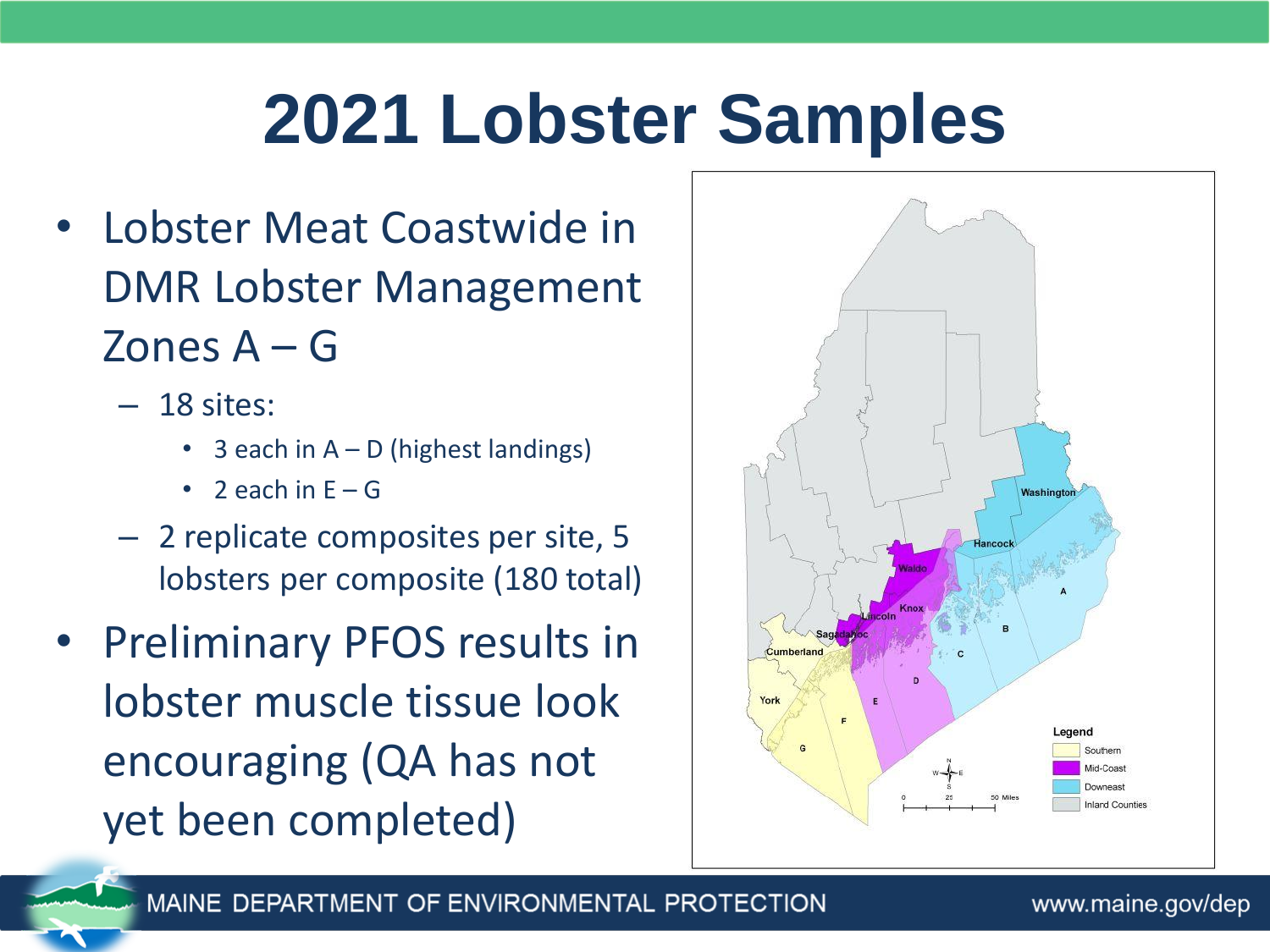# **2021 Marine PFAS Fish Samples**

- Pollock, Atlantic silversides, striped bass, bluefish (muscle tissue)
- Preliminary PFOS results look encouraging (QA has not yet been completed)
- Winter flounder? More bluefish, legal stiped bass needed.



MAINE DEPARTMENT OF ENVIRONMENTAL PROTECTION

www.maine.gov/dep